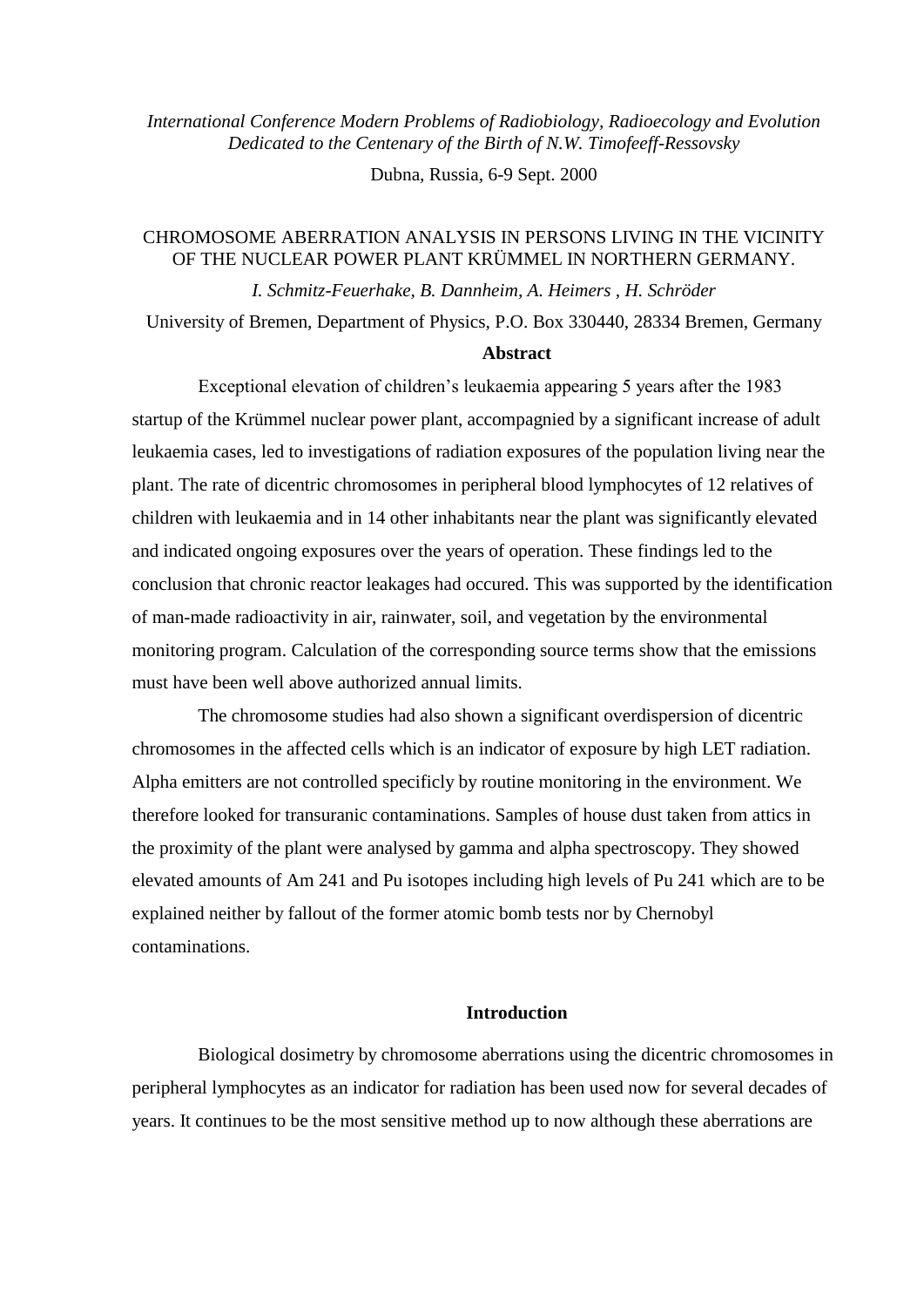unstable and do not allow a quantitative dose estimate in the case of unknown exposure time in the past or for chronical exposure.

The advantage of the instability is, however, that the background rate of dicentric chromosomes in adults does not significantly increase with age. The background frequency is rather low and certainly determined mainly by the background radiation, and therefore the range of sensitivy for additional exposures starts not far above background doses [1]- not in individual cases but for population exposures.

Two kinds of information can be gained also in the case of unknown exposure time: 1) if there has been an exposure above the normal level and in which order of magnitude as a minimum value, 2) if there has been a relevant contribution of high LET radiation as could be expected with incorporated radioactivity including alpha-emitters or originated by neutrons as e.g. in flight personnel [2]. While the distribution of dicentric chromosomes in the cells for low LET low dose irradiation is strongly Poissonian, this pattern looks otherwise for high LET irradiation showing overdispersion that means often 2 or more dicentric chromosomes per cell.

The method was applied in order to answer the question if a radiation exposure is causative for a leukaemia cluster in Germany observed in the proximity of 2 nuclear establishments. Fig. 1 shows the small community of "Elbmarsch" at the river Elbe, not far from the cíty of Hamburg (about 35 km). The village is opposed by a nuclear power plant - a boiling water reactor of 1300  $MW_{el}$  (KKK) - and a former nuclear research center (GKSS) running 2 research reactors since the 60ties. 5 Years after the start-up of the great plant several children began suffering from blood diseases [3,4]. One case of an aplastic anaemia occured in 1989, then 5 leukaemias in 1990 and 1991 and later on 3 more cases in 1995 and 1996, also at the other side of the river, see Fig.1 and Table 1.

The elevation of childhood leukaemia in the 5 km-region is about 6-fold compared to German rates, and while a cluster analysis for leukaemia done by the German registry for Cancers in Childhood showed that clustering is a very rare event in Germany [5], this one appeared to be exceptional and the most significant elevation since 1980 (when the registry started)  $[6]$ .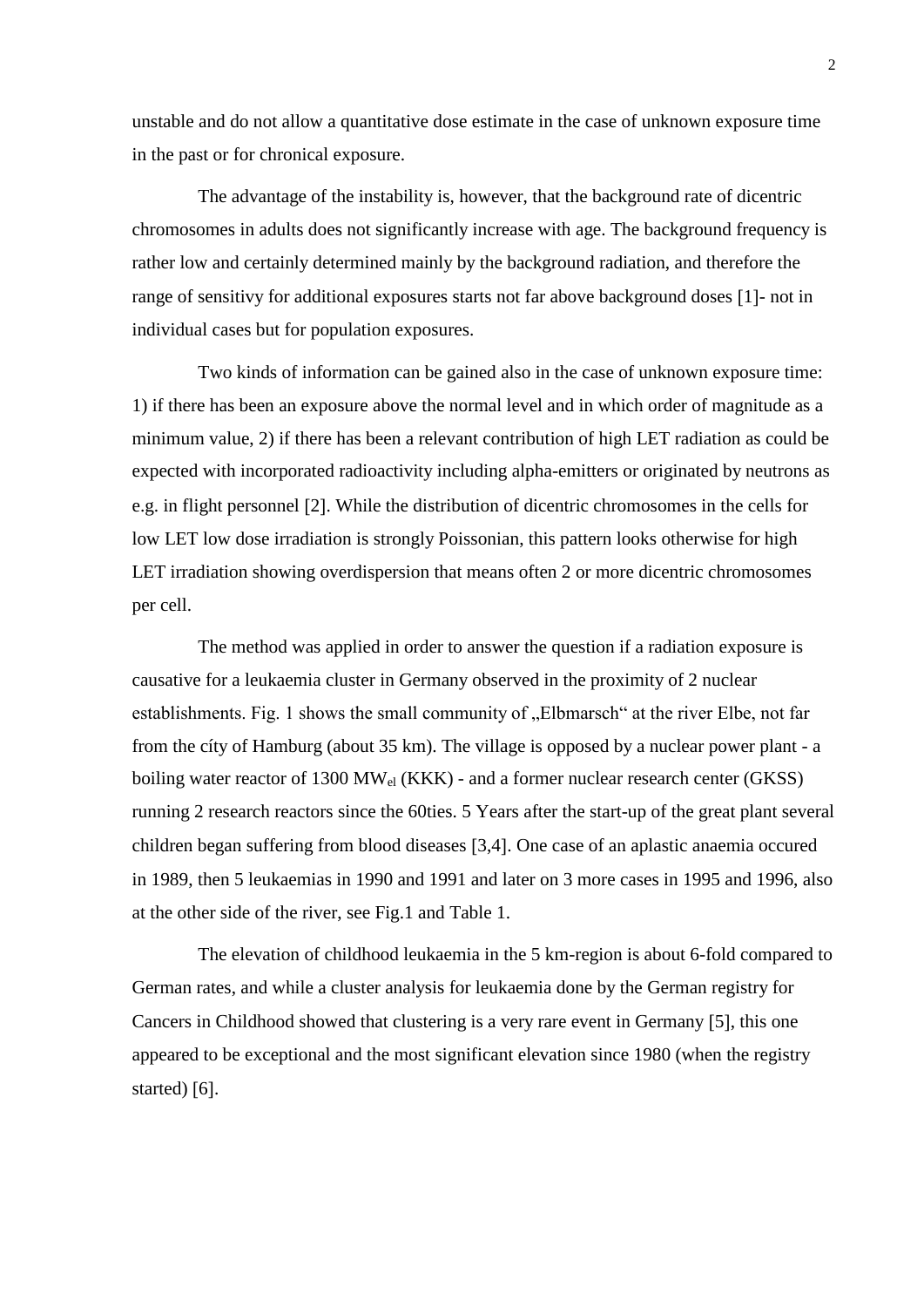

**Fig.1** Map of the area around the Krümmel nuclear power plant (KKK). Black circles indicate homes of leukaemia and aplastic anaemia cases with year of diagnosis since 1982. Circles show the distance to KKK. The second nuclear establishment in that region is called GKSS (Gesellschaft für Kernenergieverwertung in Schiffbau und Schiffahrt).

| Case | Month and  | <b>Sex</b> | Disease    | Date of   | Age at             |
|------|------------|------------|------------|-----------|--------------------|
| no.  | year borne |            |            | diagnosis | diagnosis          |
|      | 9/1982     | F          | AA         | 12/1989   |                    |
| 2    | 8/1986     | F          | ALL        | 2/1990    | 3.5                |
| 3    | 2/1981     | M          | <b>ALL</b> | 3/1990    | 9                  |
| 4    | 3/1981     | M          | AML        | 4/1990    | 9                  |
| 5    | 3/1989     | F          | <b>ALL</b> | 1/1991    | 1.8                |
| 6    | 1970       | М          | AML        | 4/1991    | 21                 |
| 7    | 9/1988     | M          | <b>ALL</b> | 5/1991    | 2.7                |
| 8    | 9          | M          | <b>ALL</b> | 1994      | $\overline{\cdot}$ |
| 9    | ca. 1991   | M          | ALL        | 1995      | 4                  |
| 10   | 1985       | M          | ALL        | 6/1995    | 10                 |
| 11   | 1993       | М          | ALL.       | 6/1996    | 3                  |

**Table 1** Cases of leukaemia and aplastic anaemia observed in a 5 km radius of the Krümmel nuclear power plant

Abbrevations: ? not known; AA aplastic anaemia; ALL acute lymphatic leukaemia; AML acute myeloid leukaemia; F female, M male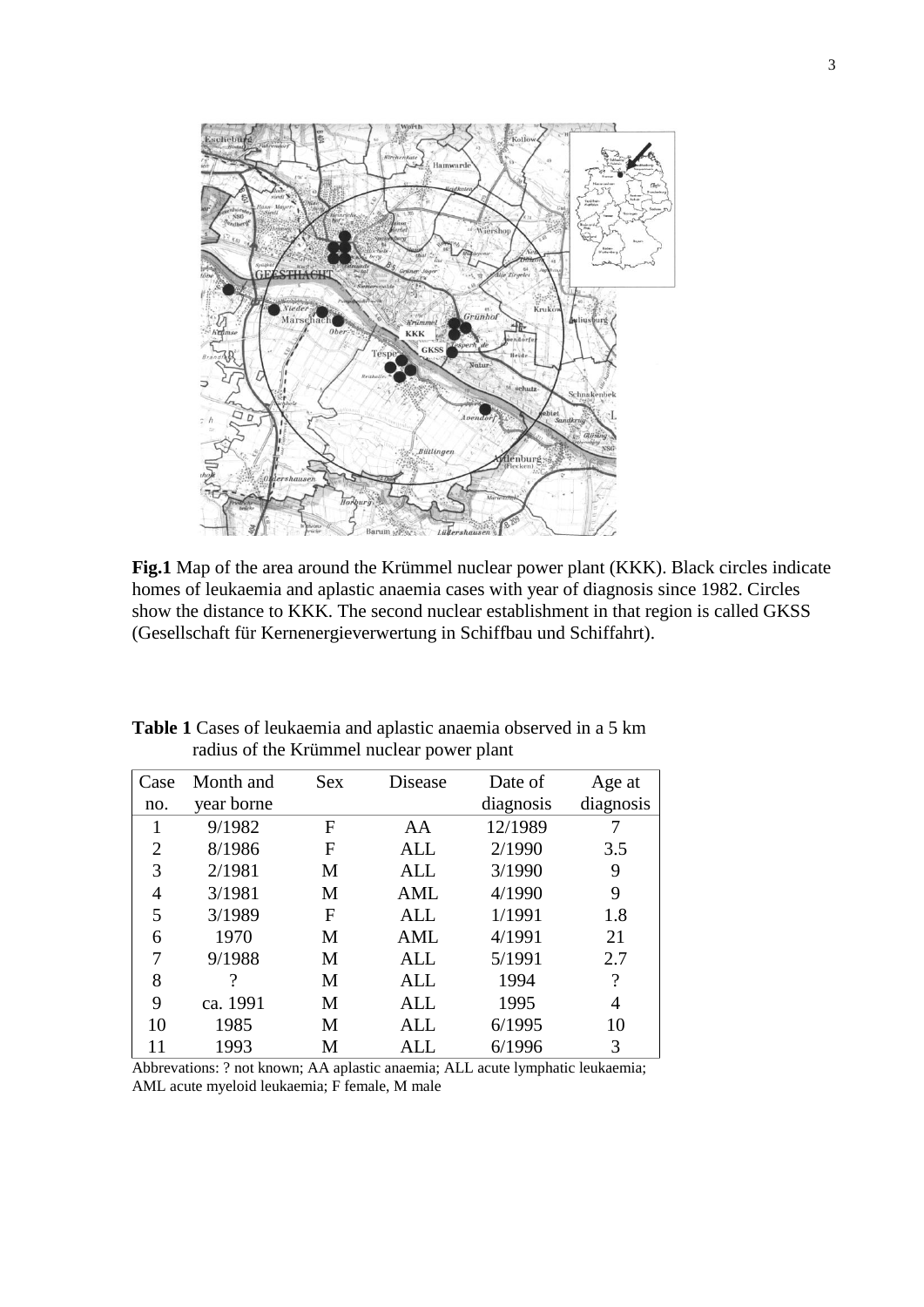The suspiceon that radioactivity was the cause or contributing to the effect was supported by the fact that the 9 leukaemia children were very young at the time of diagnosis all below 11 years and 5 of them below the age of 5 (Table 1). Furthermore most of them were boys corresponding to the experience in the Japanese A-bomb survivors.

In the first period after the detection of the leukaemias there was no idea what could have happened with the nuclear plants, because the supervising ministry attested undisturbed operation, and no unpermitted emission was known. We therefore proposed to apply biological dosimetry in order to look for an elevated exposure. First we studied relatives of the leukaemia children.

### **Investigation of dicentric chromosome aberrations**

The subjects were selected after having completed a detailed questionnaire. Exclusion criteria were occupational exposure, medical irradiation, exposure to chemical mutagens, and heavy smoking. 5 ml of venous blood was taken for cell preparation. Lymphocyte cultures and slide preparations were made according to standard methods [7]. Collection of metaphases on the slides was facilitated by a semiautomatic computerized system that included data management. In general, 1000 metaphases were investigated per person for chromosome aberrations. Only first-division metaphases with 46 centromeres were analysed.

The first result was obtained 1992 in 5 brothers or sisters of leukaemia children. They showed a mean frequency of 0.8 dicentrics in 1000 cells. Unfortunately, at that time, the background rate for children was not known. Therefore, we could only state some years later that this result means an 8-fold significant elevation. But because of the instability of this aberration type, which we supposed to be most effective in children we decided to investigate adults.

Seven of them were parents of leukaemia children and the others were also living within 5 km distance from the nuclear plant. The results in 21 adults are shown in Fig.2, an about 4-fold highly significant elevation of dicentric chromosomes in the study population was found. The first conclusion therefore was that a relevant exposure by ionizing radiation had occured. The second result was that there must be a contribution of high LET radiation,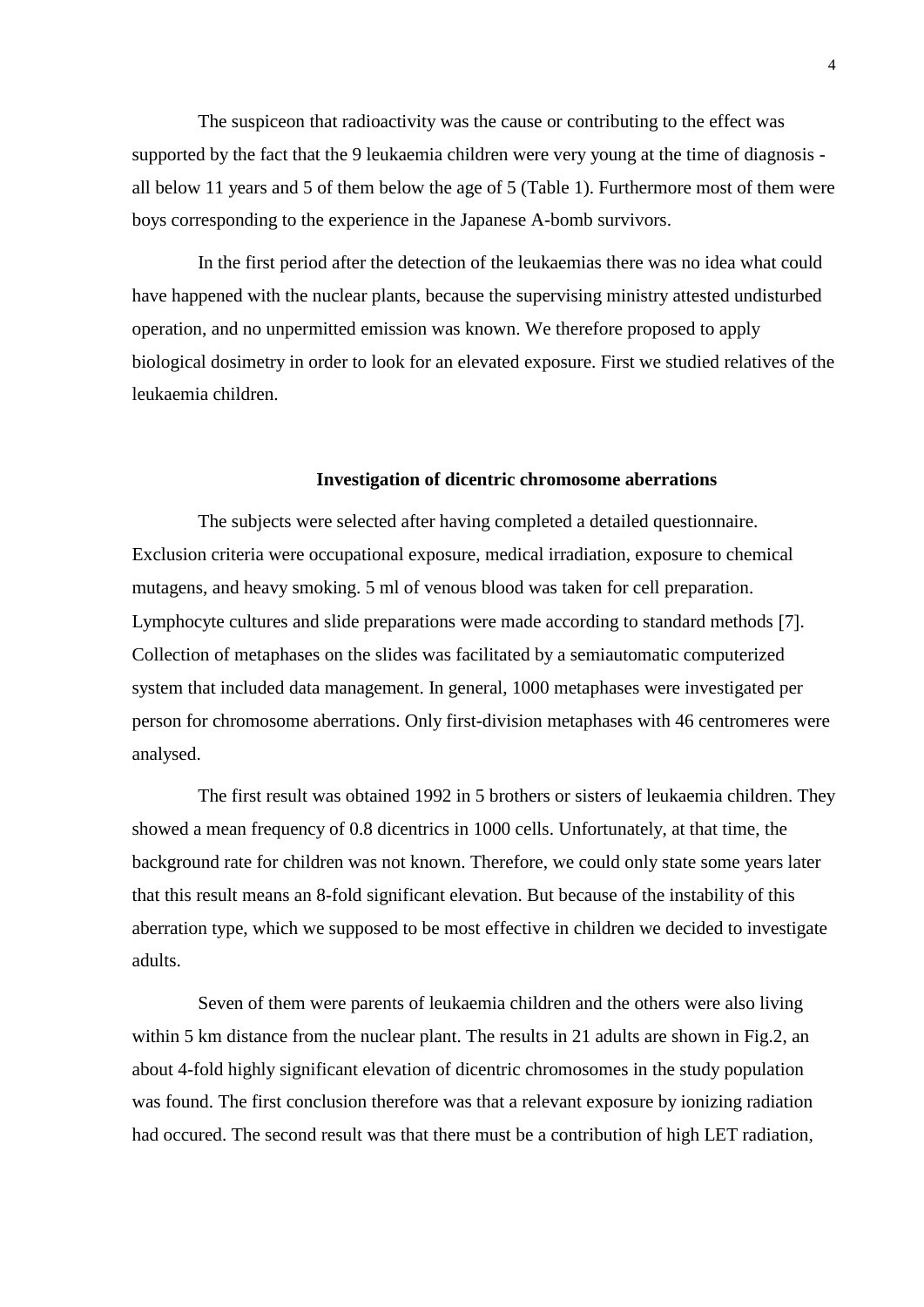which would mean  $\alpha$ -emitters in this case, because we found an overdispersion in the distribution of dicentric chromosomes (Table 2). There was a deviation from the Poisson distribution (the expected values for a Poisson distribution are shown in Table 2 in the second line), including one multiaberrant cell with 6 dicentric chromosomes. The statistical analysis shows that the deviation is significant in both cases - including or excluding the multiaberrant cell  $[8]$ .

A further result was, that the exposure must have occured somehow chronically, because we had investigated persons who settled in Elbmarsch before and after 1986, and both groups showed similar frequencies of dicentric chromosomes.



**Fig.2** Yield of dicentric chromosomes in 21 adults of Elbmarsch living near the nuclear plants

**Table 2** Intercellular distribution of dicentric chromosomes in Elbmarsch inhabitants

|                                                 |          | No. of dicentric chromosomes per cell |             |      |   |  |  |  |  |
|-------------------------------------------------|----------|---------------------------------------|-------------|------|---|--|--|--|--|
|                                                 |          |                                       |             |      |   |  |  |  |  |
| Incl. multi-<br>aberrant cell expected          | observed | 18341<br>18332                        | 26<br>39.91 | 0.04 | 0 |  |  |  |  |
| Excl. multi- observed<br>aberrant cell expected |          | 18341<br>18337                        | 26<br>33.94 | 0.03 |   |  |  |  |  |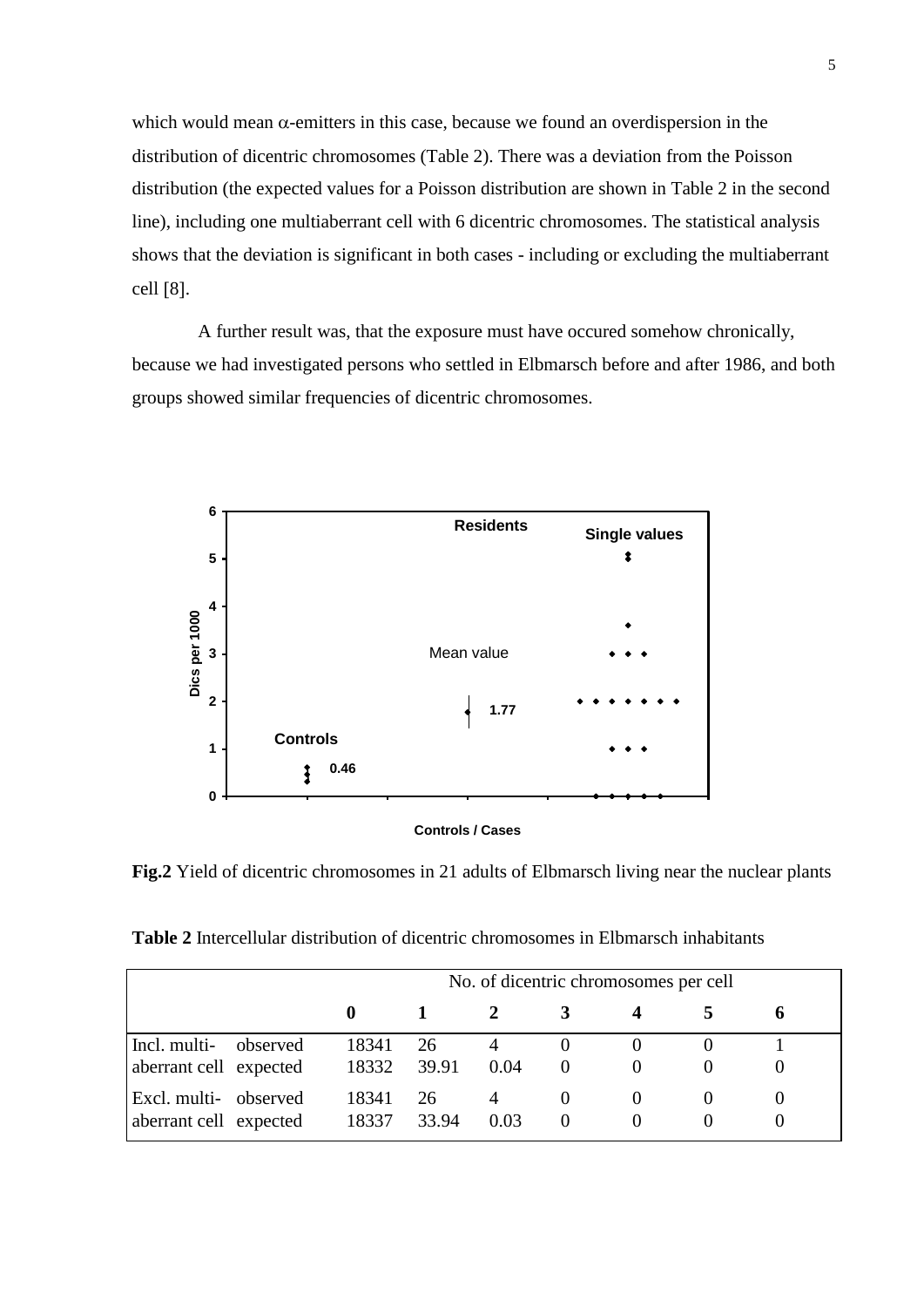The chromosome investigation in adults was financed by a citizen's initiative of that region because we got very soon in conflict to the supervising ministry. In the meantime we had also detected elevated environmental radioactivity in that region.

#### **Environmental radioactivity**

Elevated concentrations of tritium and other ß-emitters were found by own investigations in trees [4], furthermore fission and neutron activation products were detected in the official environmental monitoring program for the nuclear plants. Cs 137 in rainwater was found to be chronically released in the main wind direction, and man-made radioactivity in air was also elevated. All these measured contaminations were in discrepancy to the permitted emissions.

 $\alpha$ -emitting nuclides are not routinely monitored specificly in the environment. Because of the findings in the chromosome aberrations it was seeked for relics of  $\alpha$ -emitters in old attic dust, from roofs of the houses in the community of Elbmarsch. Fig. 3 shows the results of investigations which took place in 1999. Some of the houses show contaminations by transuranic elements much above the level of normal background by the former atomic bomb testing. (The contribution of the Chernobyl accident by Americium and Plutonium in Germany was neglectable.

#### **Conclusion**

Ionizing radiation was the only risk factor for leukaemia identified in the region of Elbmarsch in the proximity of two nuclear establishments. A relevant exposure is shown by the chromosome aberration analysis. For scientific reasons it would be desirable, of course, to estimate the dose-relationship in this population. But the radioactivity which might be responsible was delivered about 15 years ago, and the distribution is not measurable any more.

It would be also desirable to estimate the dose by stable aberrations, i. e. translocations. But this case is also showing the limits of biological dosimetry. We must suppose here that there was a relevant contribution by the bone-seeking ß-emitter Sr 90 and some transuranic  $\alpha$ -emitters, but the dose-response for the bone marrow and the other compartments of the body in relation to the yield of chromosome aberrations is not known in case of incorporated radioactivity.